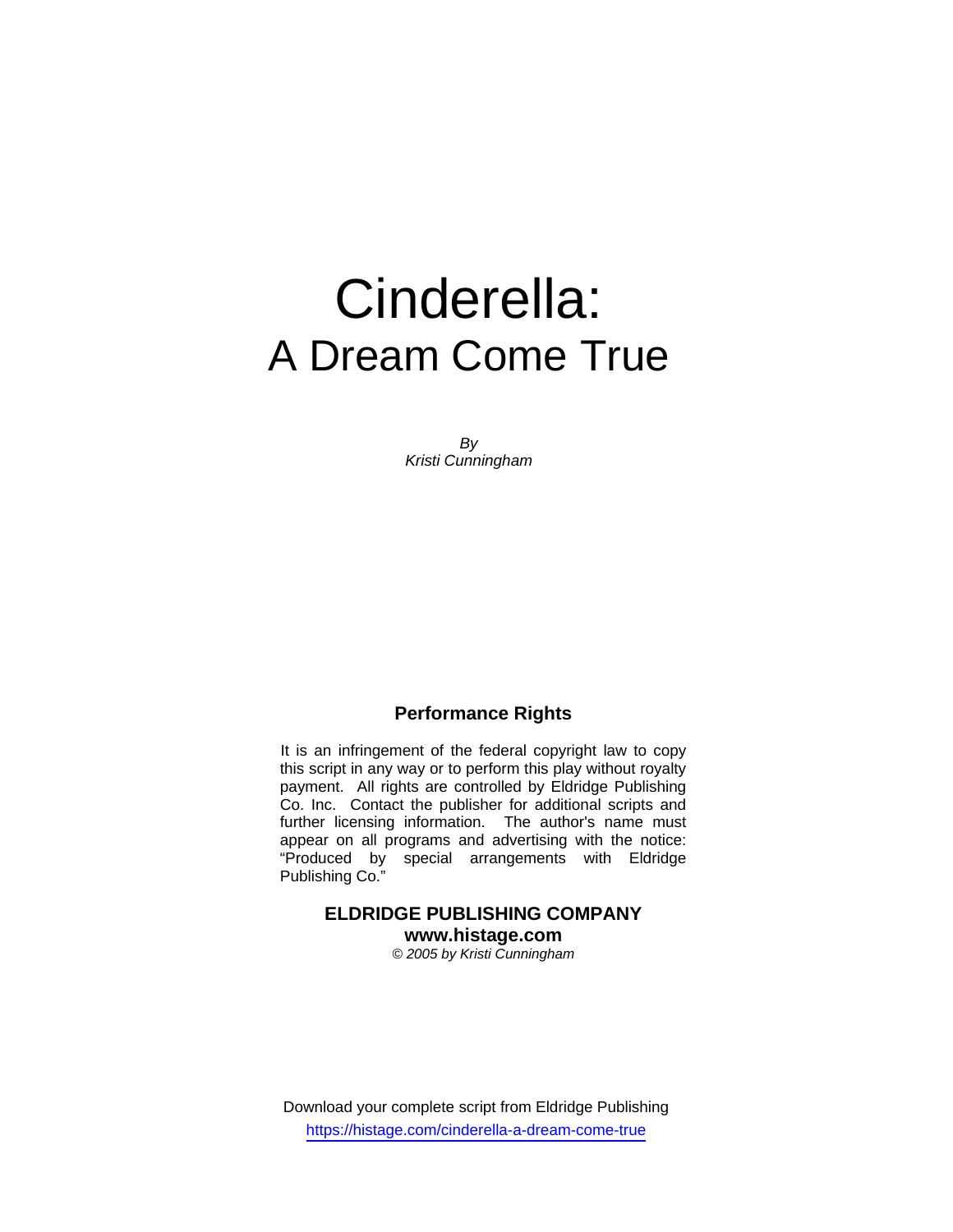## **DEDICATION**

*To Holly, Haley, Kyley, Bryce, Dawson, Emily, and Rylee for being a constant source of inspiration. And to Jane Bailey who told me I should do this in the first place.* 

## **STORY OF THE PLAY**

 Here is a classic re-telling of the rags-to-riches fairytale of a young girl forced to live with her cruel stepmother and her equally cruel stepsisters. Cinderella's kind and gentle nature, despite her surroundings, makes her a favorite with the three feisty mice who have also taken up residence in the house. Their motto? "Get 'em and bite 'em and beat 'em up!"

 Meanwhile, in another part of the kingdom, a somewhat childlike King and his Queen are zealous in their pursuit of grandchildren. A ball, a ball is thing wherein they'll capture a daughter-in-law and make a grandfather of the King! Rest assured, they will get no help from their son, who is more interested in traveling than finding a wife, but there's nothing to fear with Jacques on their side. Jacques, a "master storyteller, juggler and jester extraordinaire," narrates the tale from the very beginning, all the while confounding the King's right-hand man and beleaguered servant, Bernard. Throw in a forgetful Fairy Godmother, a tired dog, and the audience's participation, and higglety-pigglety-hobblety-hoy, get ready for an evening of classic fairytale fun!

## *ORIGINAL PRODUCTION*

*The original production took place at the historic Star Theatre in Willow Springs, Missouri, in March, 2004.*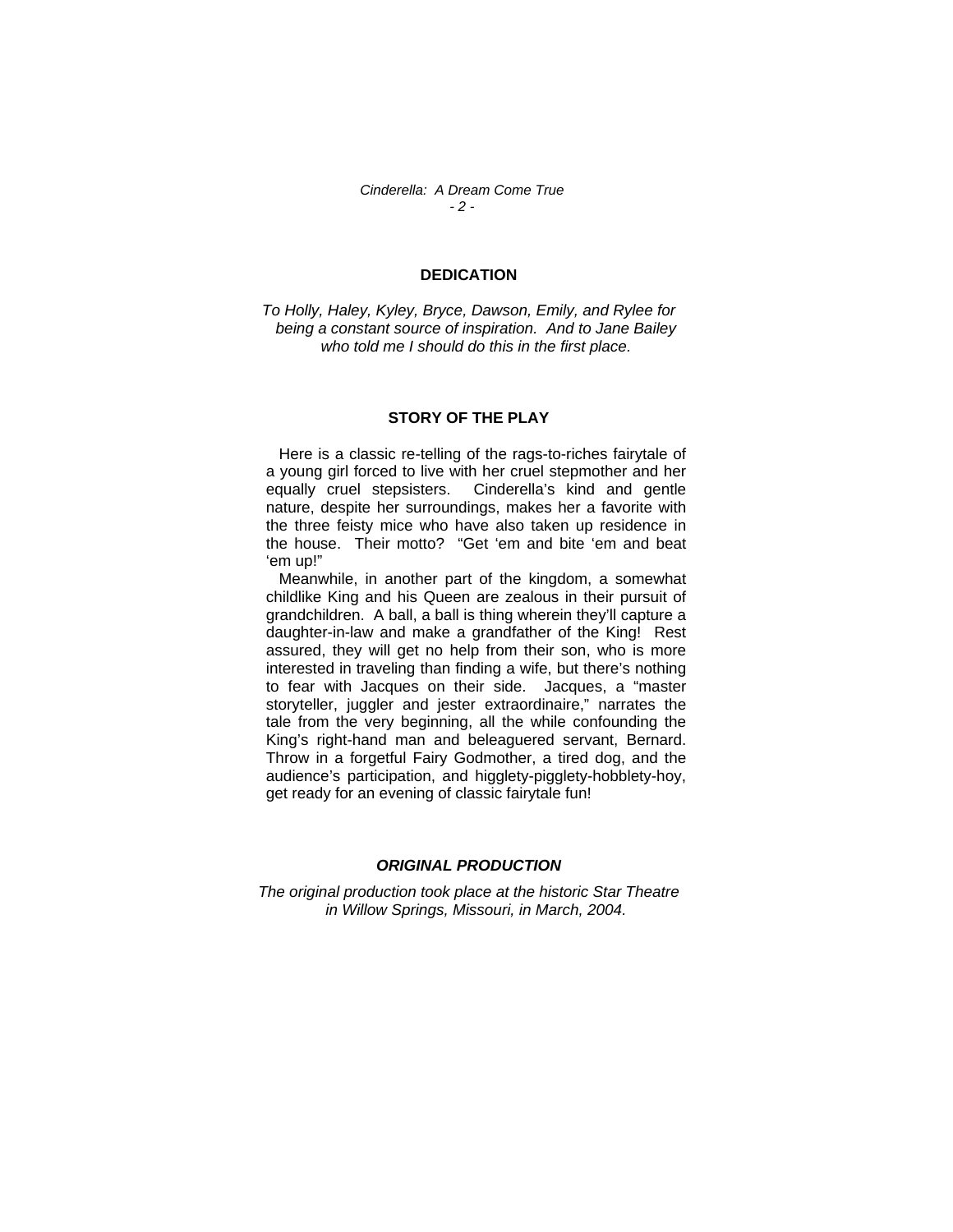*Cinderella: A Dream Come True - 3 -* 

## **CAST OF CHARACTERS**

*(Large, flexible cast. Much doubling possible.)* 

JACQUES (Jhock): Jester extraordinaire and storyteller. MONSIEUR RENAUD (Ray-no): Loving father to Ella. MADAME RENAUD: His second wife, Ella's cruel stepmother. CINDERELLA (ELLA): Gentle and kind dreamer. ODETTE: Cinderella's stepsister. Spoiled and cruel. ADELAIDE: Cinderella's stepsister. Spoiled and cruel. ALGERNON: Faithful, yet sleepy canine. REMI: Mouse. Protective of Cinderella. COLLETTE: Mouse. Protective of Cinderella. ANOUK (Uh-nook): Oldest mouse. Keeps the others in line. HERALD: Royal emissary, news bearer. KING HENRI: Almost childlike King. QUEEN ISABELLA: Queen. BERNARD: Beleaguered servant and right-hand man to the King. PHILIPPE (Fil-eep): Down-to-earth Prince. FAIRY GODMOTHER: Kindly, somewhat scatterbrained. EMILLIENNE (Eh-mee-lee-en): Whiny-voiced princess wannabe. GENEVIEVE: Talkative singer and princess wannabe. OLIVIE (Olivia): Incessant chatterbox and princess wannabe. ANTOINETTE: Servant at the palace. CHILD ELLA / MARIE: Small, younger actress to play both roles. MINISTER: Conducts wedding ceremony.

#### **ADDITIONAL ROLES (Some non-speaking)**

MADAM RENAUD: Ella's loving mother in opening mime. DOCTOR: Confers with Monsieur Renaud. PAGES: Royal attendants. COMTE DUBOIS (Du Bwa): Stuffy courtier. COMETESS DUBOIS: His wife. BARONE DU CHAMPE (Du Shawmp): Stuffy courtier. BARONESS DU CHAMPE: His wife. PRINCESS WANNABES: Insipid girls vying for the Prince's attention. VENDORS: Villagers who sell fruit, beads, cloth, flowers, etc. VILLAGERS: Villagers/paupers in the marketplace. PALACE GUARDS: Extras. COURTIERS: Extras.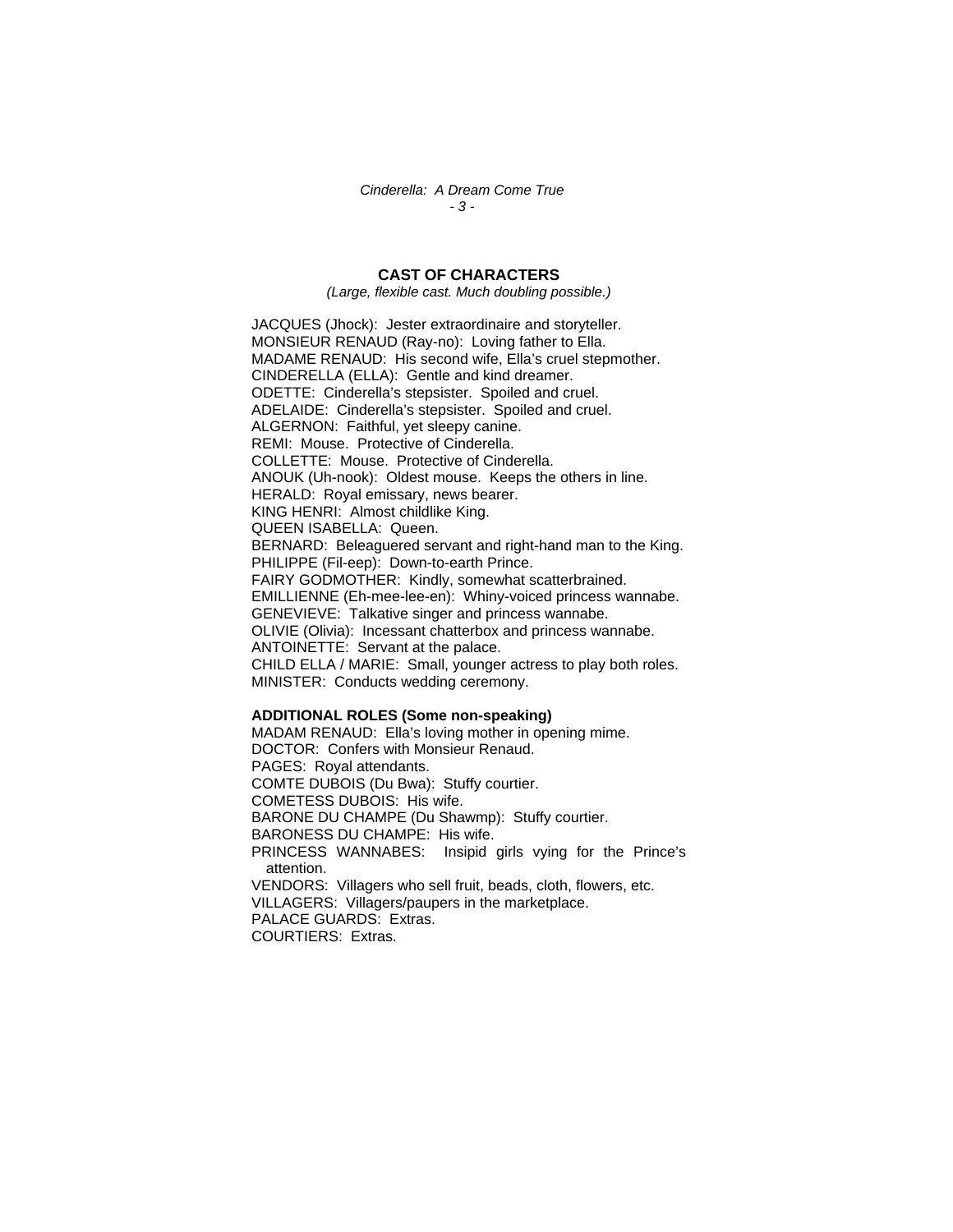#### *Cinderella: A Dream Come True - 4 -*

#### **SYNOPSIS OF SCENES**

ACT I

- Scene 1: In front of curtain. Jacques' introduction.
- Scene 2: Kitchen at the Renaud house.
- Scene 3: Kitchen and courtyard at the Renaud house.
- Scene 4: Palace terrace.
- Scene 5: Marketplace.
- Scene 6: The next day. Renaud kitchen and pumpkin patch.

ACT II

- Scene 1: Palace ballroom and terrace.
- Scene 2: After the ball in the ballroom.
- Scene 3: Kitchen in the Renaud house.
- Scene 4: Ballroom.

#### **SETTINGS**

**Introduction:** Can be done with a bare stage in front of the curtain. A simple miming of the action with the King and Queen on one side and the Renauds on the other.

**Renaud Kitchen:** There is a large hearth USC with a small wooden stool just to the left. A small table and chairs sits just to the right of the hearth. USR is a small cupboard with serving trays and a variety of dishes. The impression of a courtyard is given by a bench, tree, shrubs etc. situated DSR. If desired, a door may also be placed DSR leading into the courtyard. For the transformation scene, a pumpkin patch can be placed DSL.

**Marketplace:** Vendor carts, piled with goods, are placed about the stage. There are crates piled SR with room for the Prince, Jacques and Bernard to sit.

**Ballroom:** Painted backdrop or flat to look like a elegant ballroom. Thrones are USC. Flowers and other decorations can be added for the ball and wedding.

**Palace Terrace:** Extreme DSR or DSL in front of the curtain. A bench, trees and other shrubs complete the look.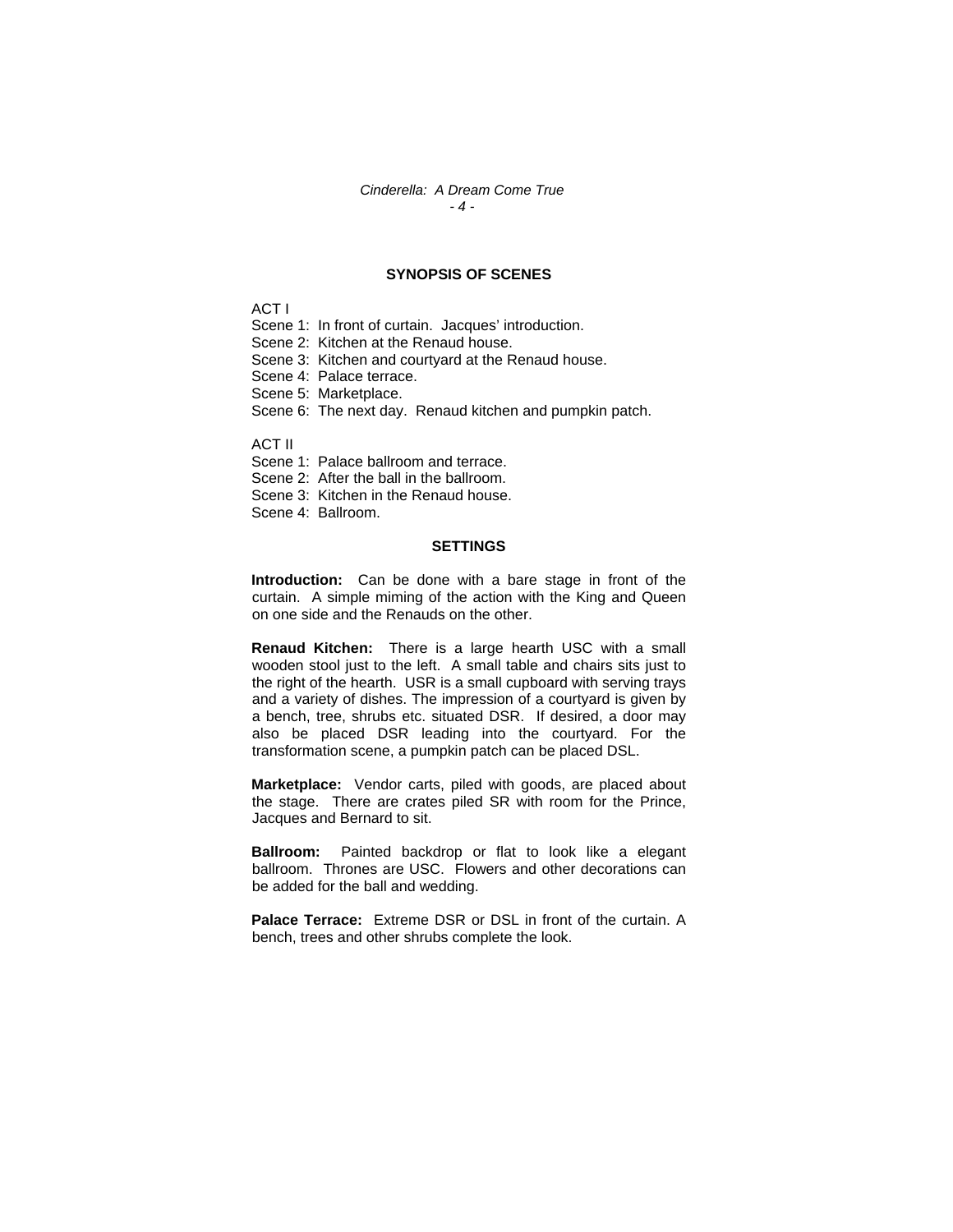## **ACT I Scene 1**

*(A SPOTLIGHT shines on CS as JACQUES enters through center curtain.)* 

JACQUES: Good evening, ladies and gentlemen! My name is Jacques, and I am a master storyteller, juggler and jester extraordinaire. What is that you say? 'Tis a story you would like to hear? Ah, I know many, for I have delighted the ears of kings and queens all over the world. I have tickled the fancies of children young and old. But what story shall I tell to you? Shall it be one of pigs and wolves? *(Pause in thought.)* No. How about one of magic beans? Hmmm ... no. Or perhaps a story of joy and woe which happened once a long time ago. Listen well as once upon a time, we begin our story of love sublime.

*(HE sits on the edge at SL to begin his story. The LIGHTS come up and MUSIC plays softly as the ACTION is mimed upstage.)* 

 Once upon a time, in a kingdom far, far away, there ruled a King, a Queen and a Prince. And in this kingdom, there lived a gentleman and his wife. Monsieur and Madame Renaud were an extraordinary couple in that they were extraordinarily good, extraordinarily kind, and very much in love. And so it was that they were filled with great joy when they learned they were to have a child. Everyday was spent in preparation for the happy event, and on that wonderful day, the chateau was filled with celebration as young Ella was introduced to the world. Not long after her birth, however, sorrow filled the house as Madame Renaud fell gravely ill and soon after died. Monsieur Renaud was filled with such sorrow that it was many days before he was persuaded to eat or drink.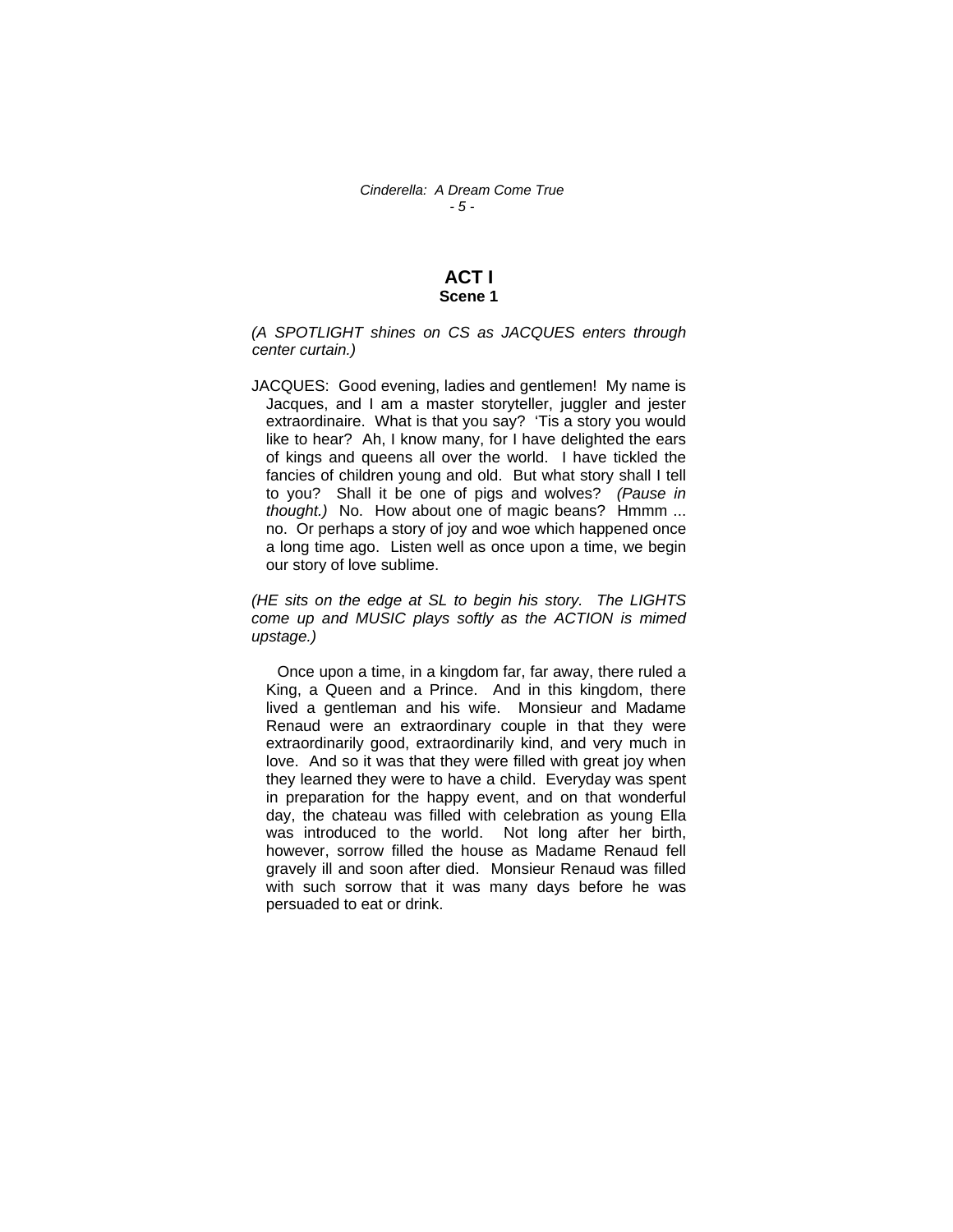JACQUES: *(Continued.)* But soon the cries of his daughter brought him out of his grieving and gave him the strength to live on. And so he did.

## *(Celebration is mimed as RENAUD gives a wooden flute to CHILD ELLA.)*

 After many years, Monsieur Renaud felt that there was only one thing his daughter was missing. *(A DOCTOR ENTERS miming grave news to RENAUD.)* It soon became apparent to him that he should provide a mother for his child, and so, leaving her in the servant's care, he waved goodbye to his cherished Ella and set out to find a wife. Weeks later, he returned bringing with him, not only a wife, but her two young daughters as well.

 Now to the eye, Madame Renaud was a stately woman of good family and stature, but the truth was that she was a proud and haughty woman with little feeling for anyone save her daughters. Unfortunately, her daughters shared her humor, but nothing of the wife's true nature was known, until one fateful day, tragedy once again struck the house of Renaud.

 And while Ella was still grieving over the loss of her father, Madame Renaud's true colors asserted themselves, and she stripped Ella of all that was once hers and banished her to work as a servant in her own home. And so Ella was left to make her place among the cinders on the hearth in the kitchen with only one possession – the flute her father had carved for her.

## **End of Scene**